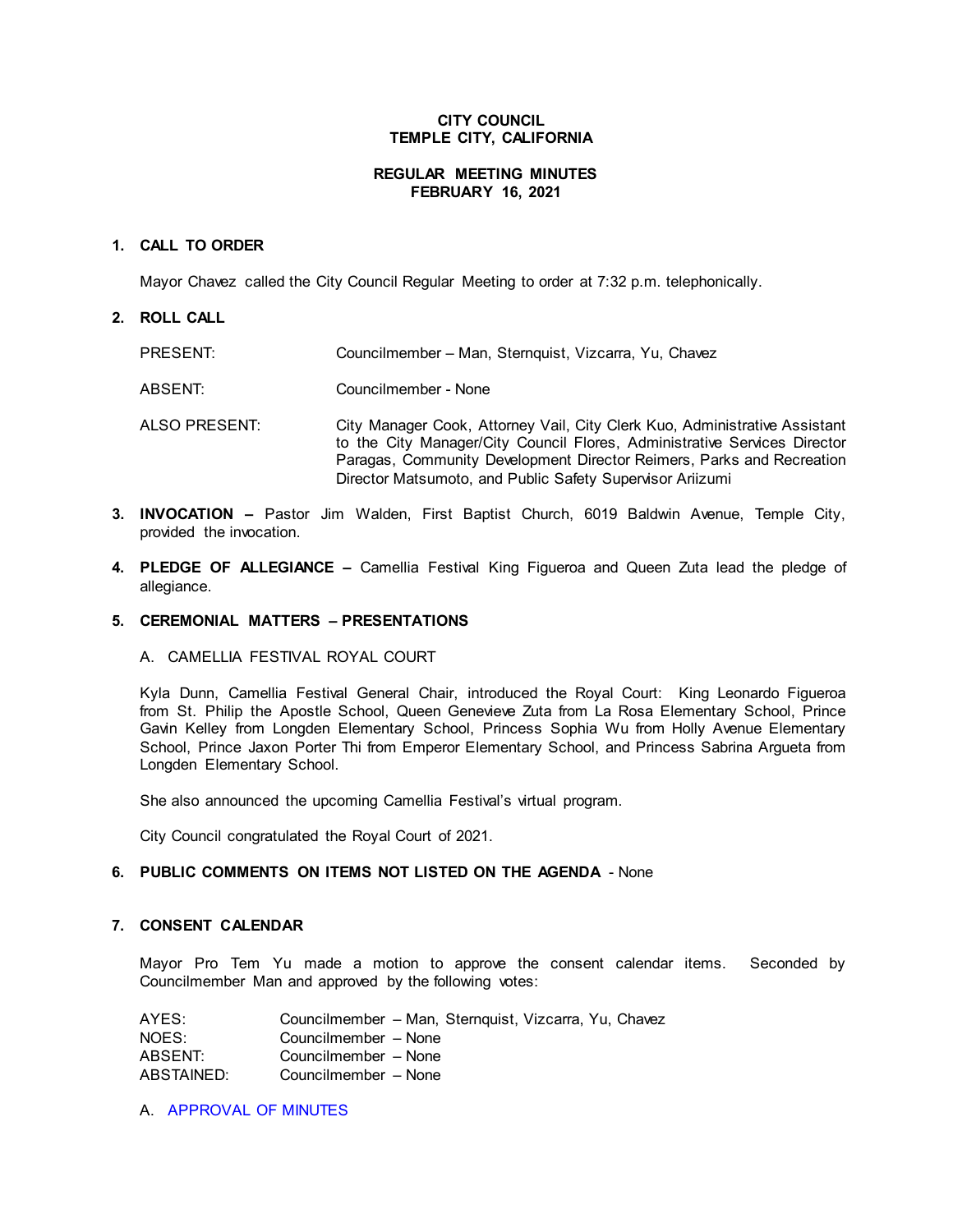City Council Minutes February 16, 2021 Page 2 of 5

> The City Council is requested to review and approve the Minutes of the Regular City Council Meeting of February 2, 2021.

Action: Approved.

B. [PARKS AND RECREATION COMMISSION ACTION](https://ca-templecity.civicplus.com/DocumentCenter/View/15787/7B_PRC-Regular-Meeting-Actions_Staff-Report-2021-2-1)

The City Council is requested to receive and file actions of the Regular Parks and Recreation Commission Meeting of January 20, 2021.

Action: Received and filed.

### C. APPROVAL OF A SECOND [AMENDMENT TO THE AGREEMENT WITH HARRIS &](https://ca-templecity.civicplus.com/DocumentCenter/View/15788/7C_Harris-and-Associates_Staff-Report-Second-Amendment-Harris-Extension-Final-w-attachment) ASSOCIATES [FOR PROFESSIONAL SERVICES](https://ca-templecity.civicplus.com/DocumentCenter/View/15788/7C_Harris-and-Associates_Staff-Report-Second-Amendment-Harris-Extension-Final-w-attachment)

The City Council is requested to authorize the City Manager to enter into a second amendment to the agreement for the Lighting and Landscape District (LLD) Assessment Services with Harris & Associates extending it to December 31, 2021.

Action: Authorized the City Manager to enter into a Second Amendment to the agreement with Harris & Associates for the Lighting and Landscape District Assessment Services.

### D. [APPROVE A FACILITY USE AGREEMENT WITH THE HERALD CHRISTIAN HEALTH CENTER](https://ca-templecity.civicplus.com/DocumentCenter/View/15789/7D_COVID-Clinic_Staff-Report-_final-w-attachment-B)  [TO OPERATE A CORONAVIRUS \(COVID-19\) VACCINATION CLINIC AT LIVE OAK PARK](https://ca-templecity.civicplus.com/DocumentCenter/View/15789/7D_COVID-Clinic_Staff-Report-_final-w-attachment-B)

The City Council is requested to approve a Facility Use Agreement with the Herald Christian Health Center to operate a COVID-19 Vaccination Clinic at Live Oak Park.

Action:

- 1. Approved the Facility Use Agreement with the Herald Christian Health Center to operate a COVID-19 Vaccination Clinic at Live Oak Park; and
- 2. Authorized the City Manager to execute the Agreement.
- E. [VISA CARD REPORT](https://ca-templecity.civicplus.com/DocumentCenter/View/15790/7E_Visa-Card-Report-2-16-21)

The City Council is requested to receive and file the Petty Cash and Visa Card Report.

Action: Received and filed.

F. ADOPTION OF RESOLUTION NO. 21-5513 [APPROVING PAYMENT OF BILLS FOR FISCAL](https://ca-templecity.civicplus.com/DocumentCenter/View/15791/7F_Council-Warrants_Reso-No-21-5513_final-w-attachment)  [YEAR 2020-21](https://ca-templecity.civicplus.com/DocumentCenter/View/15791/7F_Council-Warrants_Reso-No-21-5513_final-w-attachment)

The City Council is requested to adopt Resolution No. 21-5513 authorizing the payment of bills.

Action: Adopted Resolution No. 21-5513.

- **8. PUBLIC HEARING**  None
- **9. UNFINISHED BUSINESS** None
- **10. NEW BUSINESS**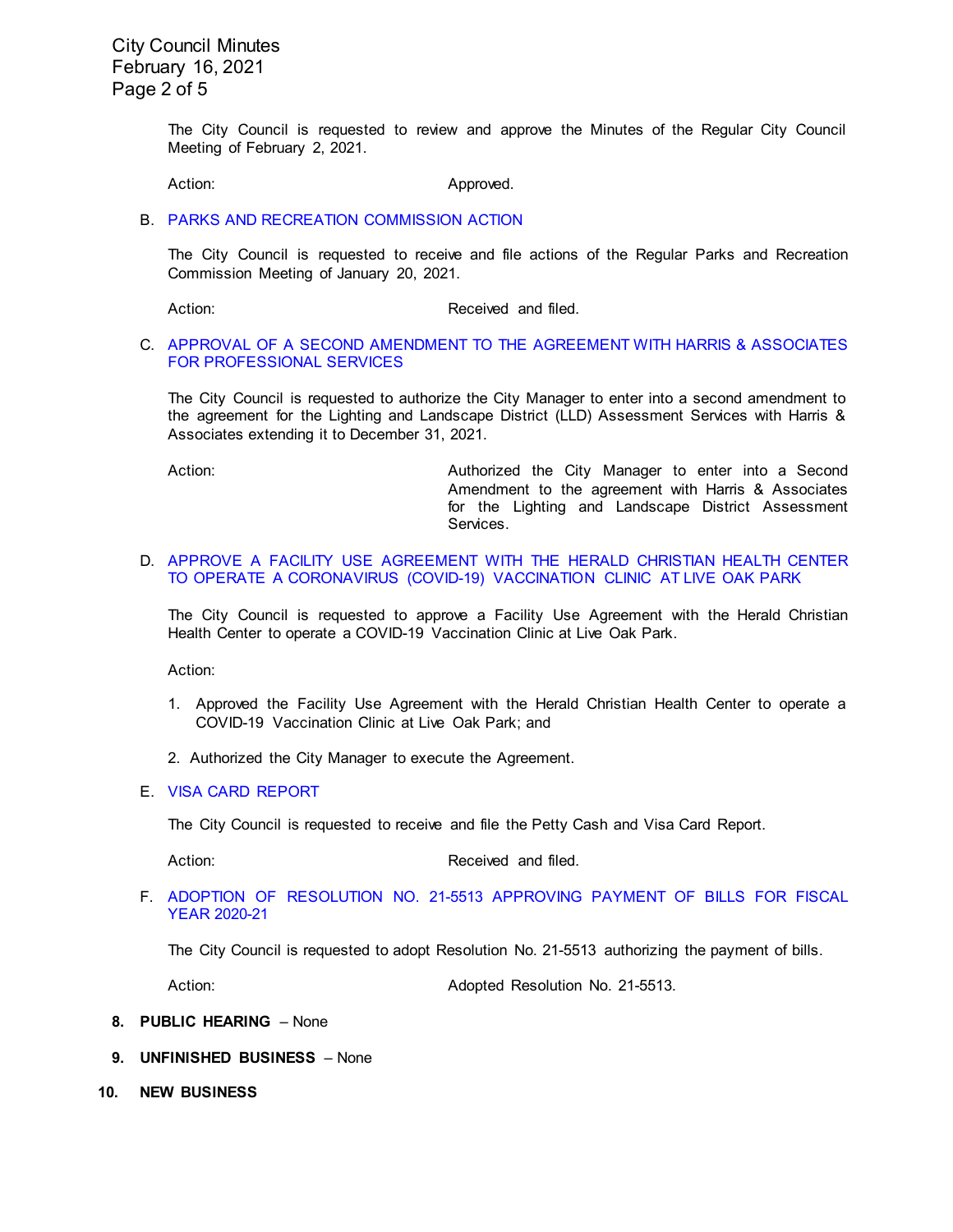### A. [AMENDED AGREEMENT FOR COLLECTION OF SOLID WASTE, RECYCLABLES, AND YARD](https://ca-templecity.civicplus.com/DocumentCenter/View/15792/10A_Athens_Third-Amended-and-Restated-Agreement-with-Athens_Staff-Report-Final-w-attachments)  [WASTE TO COMPLY WITH STATE LAW AND MANDATES](https://ca-templecity.civicplus.com/DocumentCenter/View/15792/10A_Athens_Third-Amended-and-Restated-Agreement-with-Athens_Staff-Report-Final-w-attachments)

State law and mandates require an adjustment to Athens' existing services and programs, and therefore an amendment to the City's existing franchise agreement with Athens.

City Manager Cook gave a summary of the staff report.

City Council made comments and asked questions regarding the amendment to the existing agreement with Athens Services.

Mayor Chavez opened public comment.

City Clerk Kuo read email comment from Lucy Liou in support of the amendment to the solid waste, recyclable, and yard waste agreement.

Robert Wang, Jerry Jambazian, Jim White, Joshua Kelley, Carol Rodenbucher, Frank Ruedel, and Judith Gunther asked questions regarding the amended trash collection service and cost.

Hearing no further request to speak, Mayor Chavez closed public comment.

City Council made final comments.

Councilmember Sternquist made a motion to:

- 1. Approve the Third Amendment to the Amended and Restated Agreement with Athens Services (Attachment "A") to collect solid waste, recyclables, and yard waste to comply with State law and mandates; and
- 2. Find that the Third Amendment to the Amended and Restated Agreement with Athens Services is categorically exempt from the California Environmental Quality Act ("CEQA") under California Code of Regulation Section 15308, which exempts "actions by regulatory agencies for protection of the environment." This Third Amendment is consistent with the goals of California State Assembly Bills 939, 341, and 1826, and Senate Bill 1381.

Seconded by Councilmember Man and approved by the following votes:

| AYES:    | Councilmember – Man, Sternguist, Vizcarra, Yu, Chavez |
|----------|-------------------------------------------------------|
| NOES:    | Councilmember - None                                  |
| ABSENT:  | Councilmember - None                                  |
| RECUSED: | Councilmember - None                                  |

### B. [ADOPTION OF ORDINANCE REPEALING TITLE 6, CHAPTER 2, ARTICLE C](https://ca-templecity.civicplus.com/DocumentCenter/View/15793/10B_Waste-Management-Ordinance-No-21-1053_Staff-Report_w-attachment) - "GARBAGE [AND RUBBISH DISPOSAL" AND TITLE 6, CHAPTER 2, ARTICLE D "INTEGRATED WASTE](https://ca-templecity.civicplus.com/DocumentCenter/View/15793/10B_Waste-Management-Ordinance-No-21-1053_Staff-Report_w-attachment)  [MANAGEMENT PROGRAM" OF THE TC MUNICIPAL CODE AND ADDING TITLE 6, CHAPTER](https://ca-templecity.civicplus.com/DocumentCenter/View/15793/10B_Waste-Management-Ordinance-No-21-1053_Staff-Report_w-attachment)  [2, ARTICLE C "SOLID WASTE MANAGEMENT" TO THE TC MUNICIPAL CODE](https://ca-templecity.civicplus.com/DocumentCenter/View/15793/10B_Waste-Management-Ordinance-No-21-1053_Staff-Report_w-attachment)

The proposed ordinance will repeal the existing Title 6, Chapter 2, Articles C and D, and add a new Title 6, Chapter 2, Article C, entitled "Solid Waste Management" to the Temple City Municipal Code. The new ordinance is intended to update the Municipal Code and reflect changes in the law, including the changes mandated by AB 1826, SB 1383, AB 341, and AB 1594.

City Manager Cook gave a brief introduction of the solid waste ordinance.

Attorney Vail gave a summary of the staff report.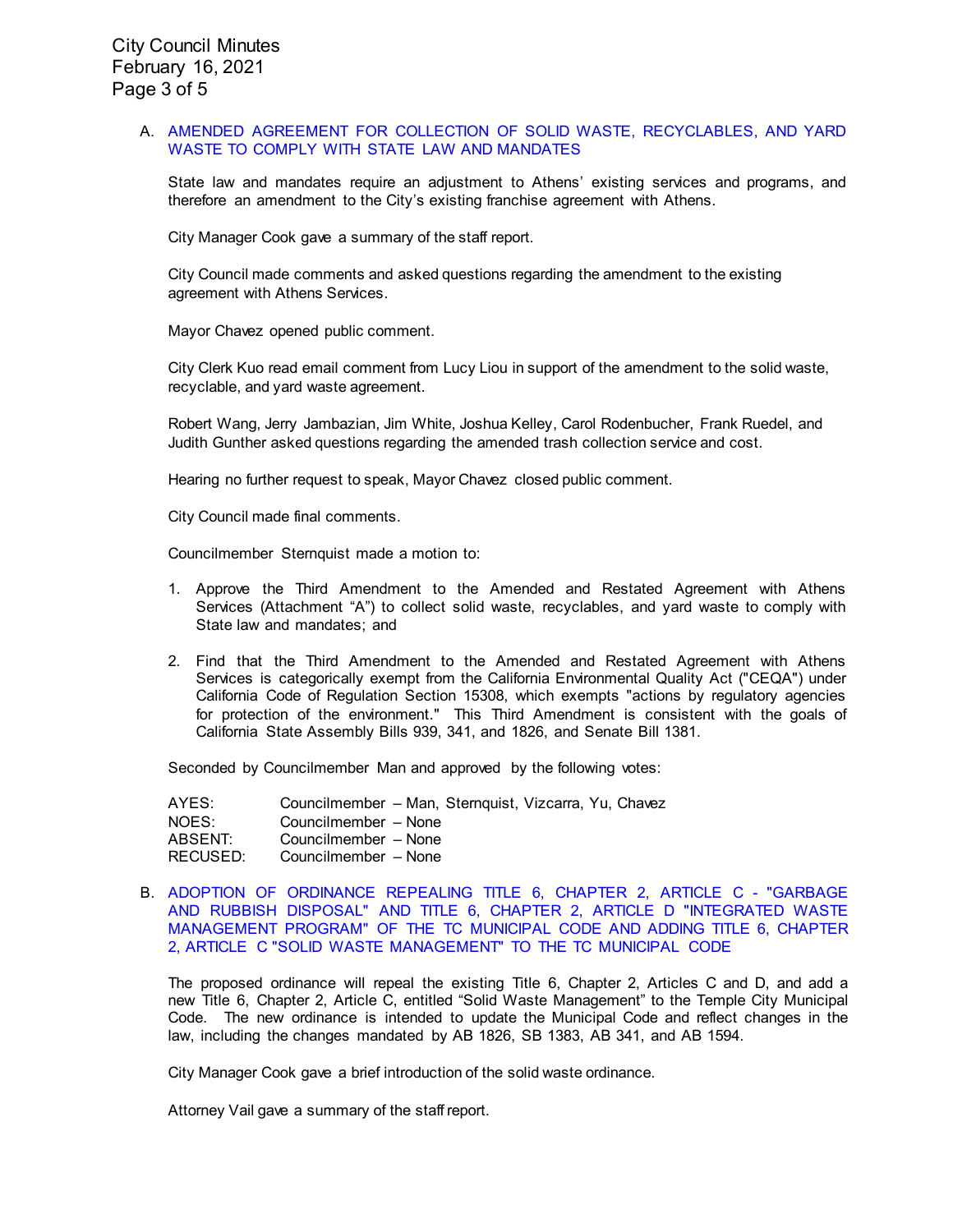City Council Minutes February 16, 2021 Page 4 of 5

Mayor Chavez opened public comment.

Hearing no request to speak, Mayor Chavez closed public comment.

Attorney Vail read into the record, 4 typographic correction to the draft ordinance: 1) Second recital in the ordinance referencing citation section for Integrated Waste Management Act in the Public Resources Code should be 40000 instead of 4000. 2) Same error on Exhibit 2 Section 6-2C-0 paragraph B2. 3) Under definition of bulky waste in Exhibt A of the ordinance, the sentence that states "bulky item shall specifically item commonly know" should be "bulky items do not include items commonly known in the waste industry as ground waste, e-waste, etc… 4) Lastly, 6-2C-10 states that City Council will approve the agreement by resolution, but the City does not require agreement to be approved by resolution. The agreement approval language will be removed.

Mayor Pro Tem Yu made a motion to introduce and waive further reading of Ordinance No. 21- 1053, repealing Title 6, Chapter 2, Article C – "Garbage and Rubbish Disposal" and Title 6, Chapter 2, Article D – "Integrated Waste Management Program" of the Temple City Municipal Code and adding Title 6, Chapter 2, Article C – "Solid Waste Management" to the Temple City Municipal Code and approved the typographical correction read into the record by Attorney Vail.

Seconded by Councilmember Sternquist and approved by the following votes:

| AYES:    | Councilmember - Man, Sternquist, Vizcarra, Yu, Chavez |
|----------|-------------------------------------------------------|
| NOES:    | Councilmember - None                                  |
| ABSENT:  | Councilmember - None                                  |
| RECUSED: | Councilmember - None                                  |

- **11. UPDATE FROM CITY MANAGER –** stated that staff will be reaching out to the business community to remind them of certain business related permit deadlines and commented on the solid waste collection agreement amendment process.
- **12. UPDATE FROM CITY ATTORNEY –** expressed his appreciation for participating in the Council meeting.

## **13. COUNCIL REPORTS REGARDING AD HOC OR STANDING COMMITTEE MEETINGS**

A. SCHOOL DISTRICT/CITY STANDING COMMITTEE (Councilmember Man and Mayor Chavez) – Formed 1/3/2012

No report.

B. LAS TUNAS DOWNTOWN REVITALIZATION STANDING COMMITTEE (Mayor Chavez and Mayor Pro Tem Yu) – Formed 2/18/2014

No report.

C. FUTURE DEVELOPMENT OF CITY PROPERTIES STANDING COMMITTEE (Mayor Pro Tem Yu and Councilmember Man) – Formed 2/18/2014

No report.

D. AUDIT STANDING COMMITTEE (Mayor Chavez and Mayor Pro Tem Yu) – Formed 7/15/2014

No report.

E. FACILITIES, PUBLIC WORKS, AND INFRASTRUCTURE STANDING COMMITTEE